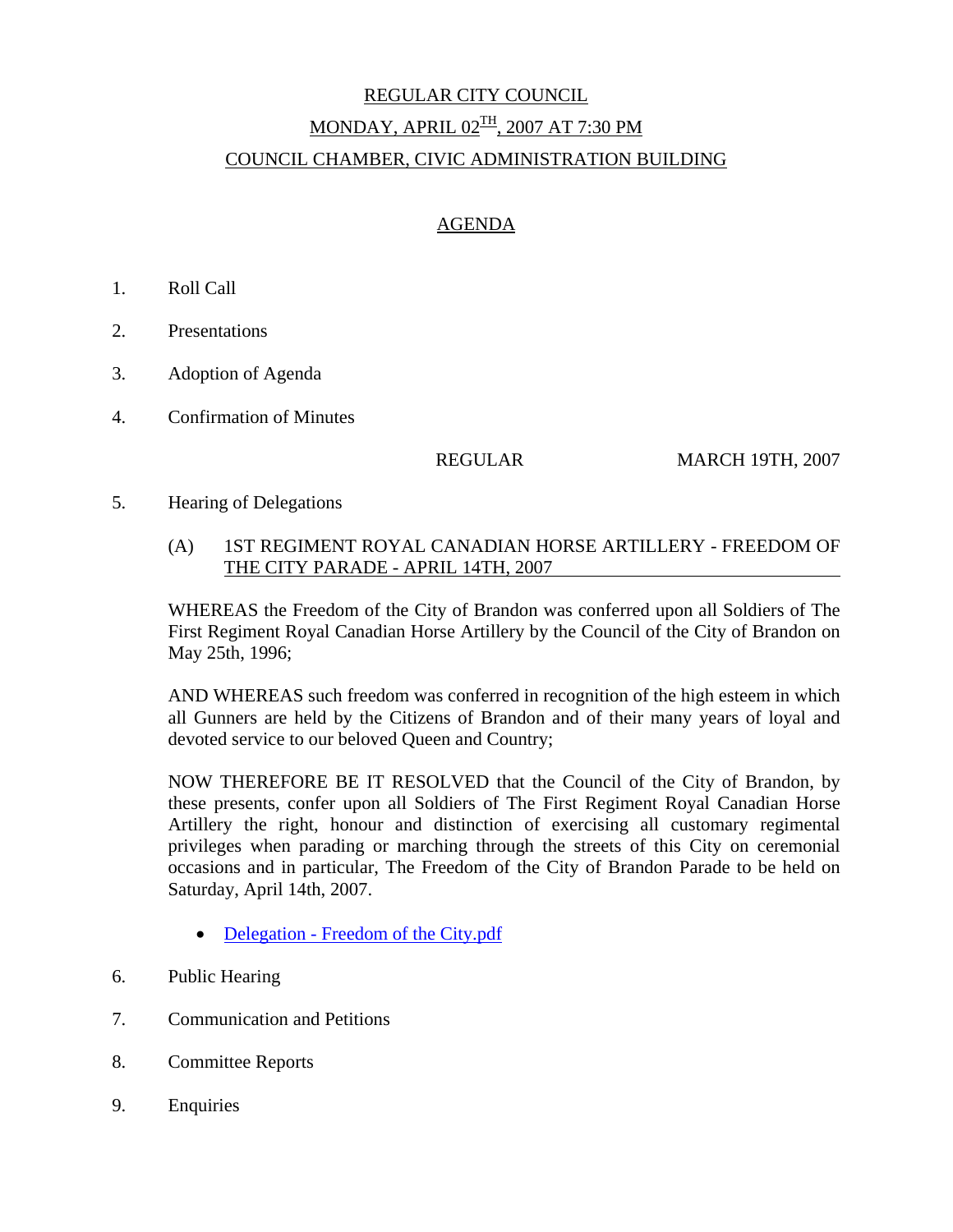#### 10. Announcements

11. General Business

# (A) WAIVER OF LANDFILL TIPPING FEES IN SUPPORT OF EARTH DAY

That the waiving of tipping fees annually for the weekend closest to Earth Day, April 22nd, be approved.

- Waiver of Landfill Tipping Fees in Support of Earth Day.pdf
- (B) MOWING GRASS ON PUBLIC PROPERTY ADJACENT TO PRIVATE PROPERTY

That a by-law be prepared to require mowing of grass on public property adjacent to private property.

• Mowing Grass on Public Property.pdf

# (C) CLEARING SNOW ON PUBLIC SIDEWALKS

That a by-law be prepared that requires all property owners or tenants to clear the snow off the portion of the public sidewalk that is adjacent to their property.

• Clearing Snow on Public Sidewalks.pdf

### (D) WATER TOWER CONVERSION FOR ALTERNATE USE

That Motion No. 102 (City Council Meeting February 5th, 2007) be amended by deleting therefrom the words: "April 1st, 2007" and substituting therefor the words: "June 25th, 2007".

• Water Tower Conversion for Alternate Use.pdf

# (E) CANADIAN CURLING HALL OF FAME

That the Canadian Curling Hall of Fame Committee be notified that, due to other capital priorities, the City of Brandon is not able to provide the anticipated financial support required for the Curling Hall of Fame project.

• Curling Hall of Fame.pdf

### (F) E-WASTE - COUNCILLOR PATERSON

WHEREAS given the need to properly handle e-waste in the City of Brandon;

AND WHEREAS given the status of the Provincial plans regarding e-waste;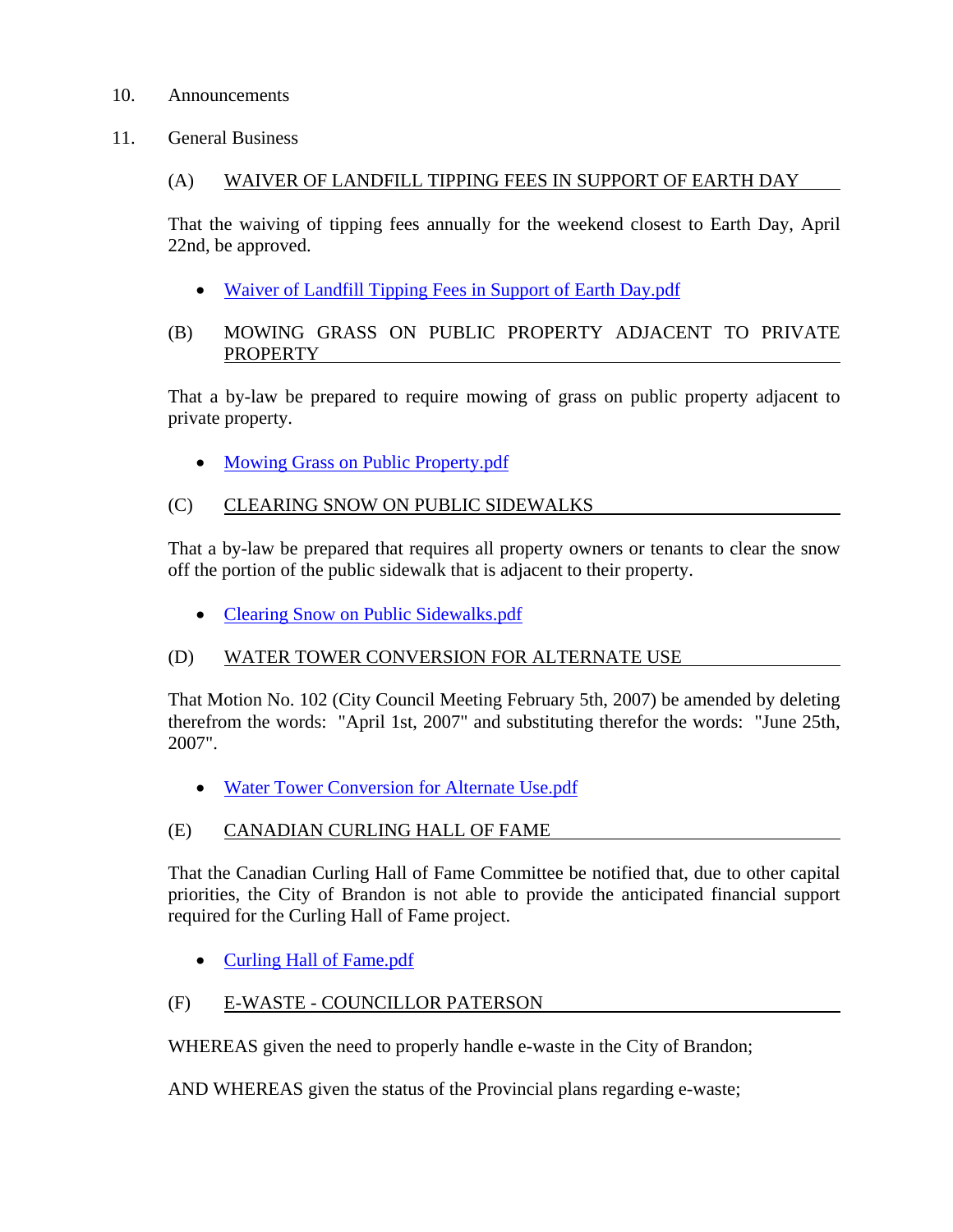NOW THEREFORE BE IT RESOLVED that the Province of Manitoba be requested to expedite its plans for e-waste processing for Brandon and district;

AND BE IT FURTHER RESOLVED that an e-waste processing strategy be adopted, inclusive of any by-law amendments and changes to the budget, to assist the Province of Manitoba's plans and to be supportive of it, to encourage such recycling and to provide jobs to the underemployed/unemployed.

• E-Waste.pdf

#### 12. By-laws

No. 6856 TO REZONE PROPERTY LOCATED AT 304 - 19TH STREET NORTH FROM OPEN SPACE ZONE TO RMD RESIDENTIAL MODERATE DENSITY MULTIPLE FAMILY ZONE (HOWARTH O/B/O THE OTHER PLACE HOTEL) 2ND READING

That By-law No. 6856 to rezone 304 - 19th Street North (Lots 1/5, Block 2, Plan 229 BLTO) from OS Open Space Zone to RMD Residential Moderate Density Multiple Family Zone be read a second time;

and further, that prior to third reading of the by-law, the development agreement between the City of Brandon and the applicant, as attached to the report of the General Manager of Development Services dated March 19th, 2007, be executed by both parties;

and further, that the applicant provide verification to the Planning Department of payment to the Brandon School Division in the amount of \$1,620.00.

• By-law No. 6856.pdf

#### No. 6858 2007 TAX LEVY BY-LAW 2ND AND 3RD READINGS

That By-law No. 6858 being the 2007 Tax Levy By-law, be read a second time.

That this by-law be read a third and final time.

• By-law No. 6858.pdf

No. 6860 TO CLOSE AND CONVEY A PORTION OF 7TH STREET SOUTH OF PRINCESS AVENUE AND NORTH OF LORNE AVENUE TO THE CITY OF BRANDON AND TO REPEAL BY-LAW NO. 6789 1ST READING

That By-law No. 6860 to close and convey that portion of 7th Street in Plan 2 BLTO, located south of Princess Avenue and north of Lorne Avenue to the City of Brandon, and to repeal By-law No. 6789, be read a first time.